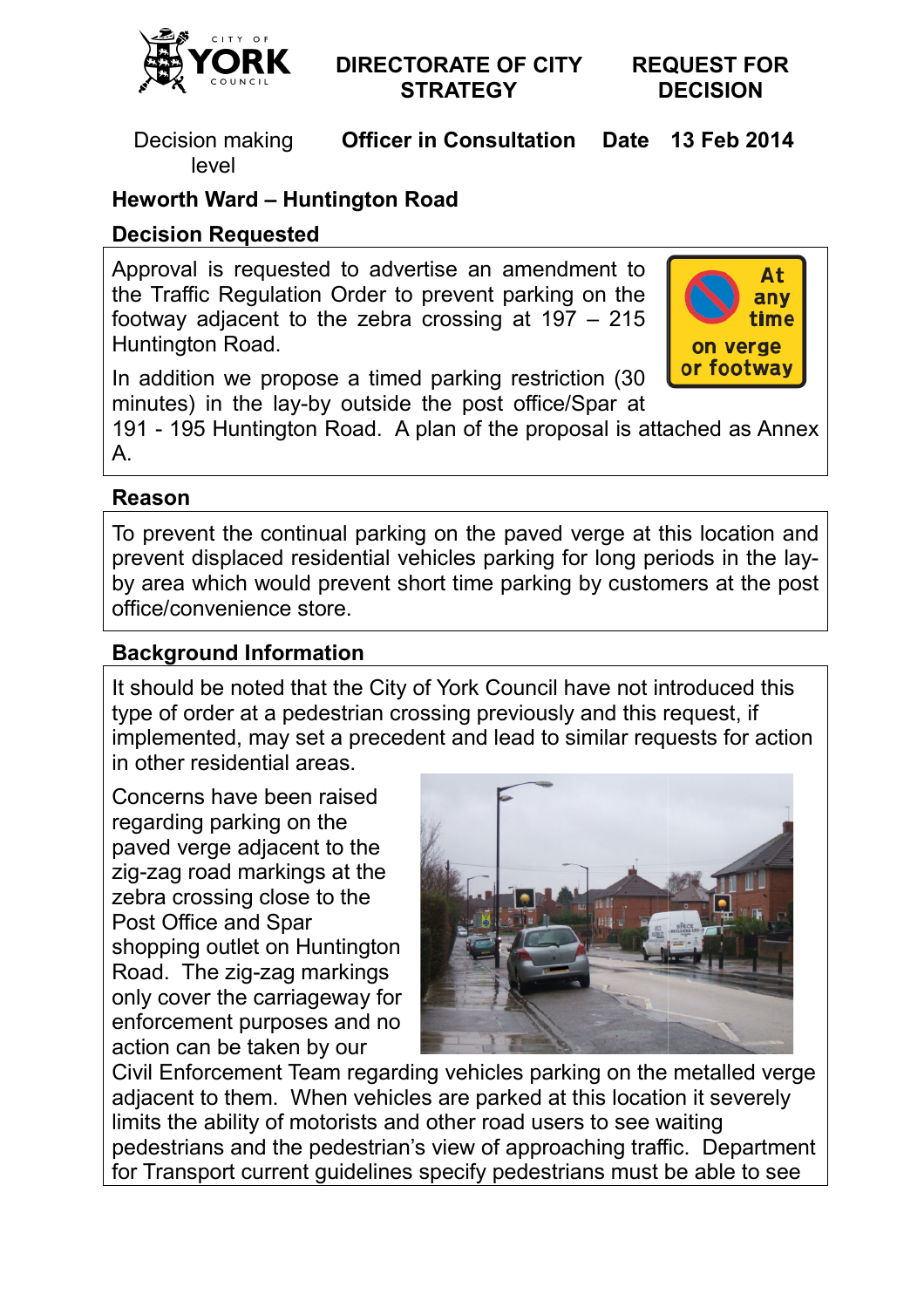and be seen.

We believe the parking taking place is resident related. There are 6 properties adjacent to the zebra which do not have any off street parking amenity. If an order is placed to prevent parking on the paved verge then vehicles will displace to outside other residents properties or to the lay-by adjacent to the Spar and post office. Consequently, we are proposing a limited parking period (30 mins) for the lay-by to enable short term parking to remain for customer parking. Because this local amenity is open from 6am and does not close until 11pm, we are proposing the restriction on a 24 hour, 7 day a week basis.

We would be unable to provide any alternative parking for residents who use this area for parking at the current time.

#### **Consultation Process**

There is a legal requirement to advertise the proposals for a period of 21 days to allow interested parties to make comment or object to the proposals. In addition to the formal advertising we letter drop the affected frontages to ensure those most likely to be affected are aware of the possible changes.

# **Statutory Powers**

Road Traffic Regulation Act Sections 1,2,3, 32, 35 and 37

# **Ward Members and Political Party Views**

See Annex B

# **Financial Programme Implications**

The cost of implementing these proposals, if approved, can be funded from the existing budgets.

# **Options**

The options available are:

- A. Advertise a proposal to prohibit waiting on the verge/footway for the full length of the zig-zag carriageway marking with limited parking for the lay-by area.
- B. Advertise a proposal to prohibit waiting on the verge/footway only
- C. Take no further action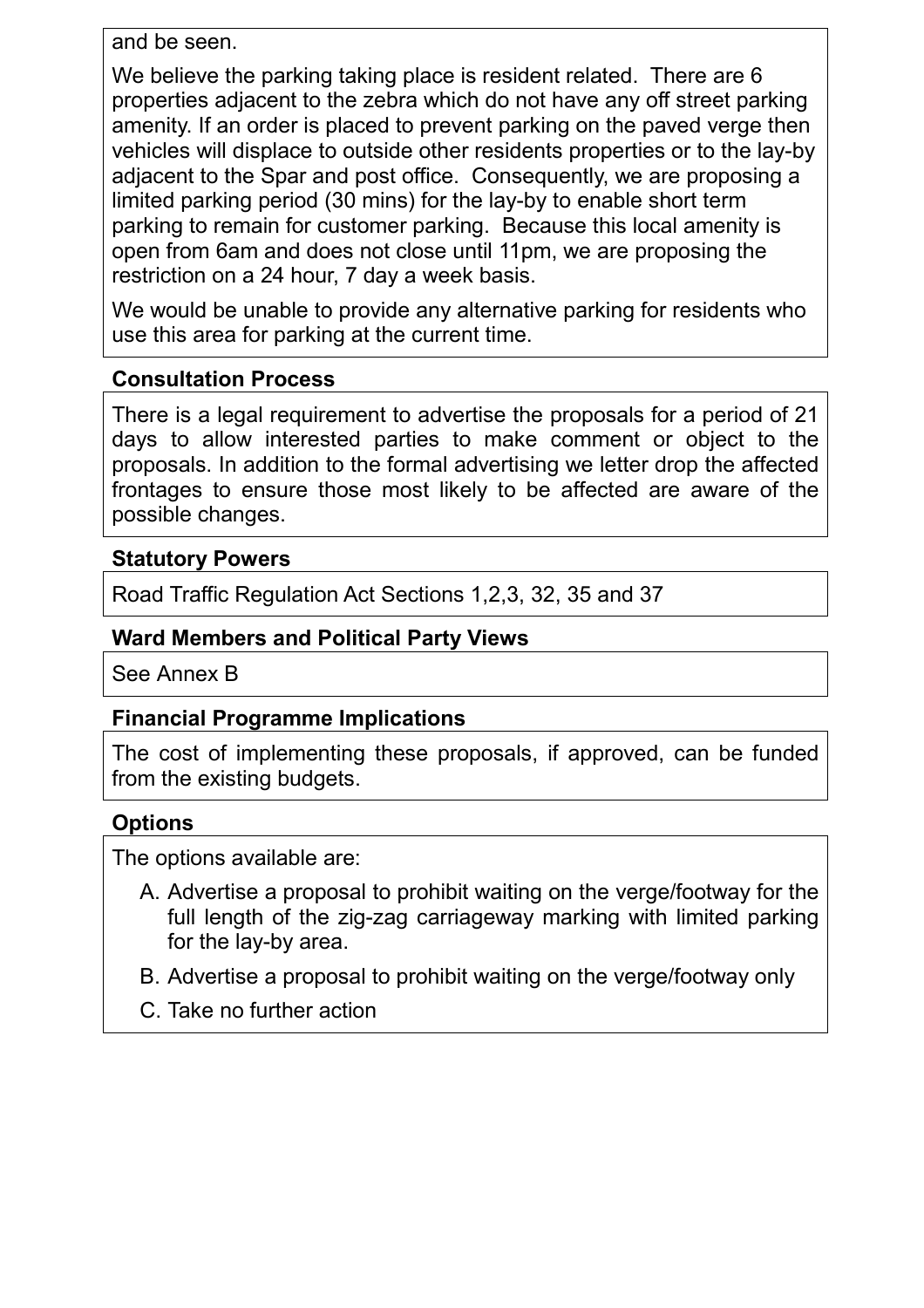# **Level of Risk**

| 1-3 Acceptable           | 16-20 Action Plan                       |  |
|--------------------------|-----------------------------------------|--|
| 4-8 Regular Monitoring   | 21-25 Registered as a<br>corporate risk |  |
| 9-15 Constant Monitoring |                                         |  |

# **Internal Consultation**

The additional lengths of restriction will have to be included in the rounds made by the parking attendants, but this will not require additional staff.

There are no legal, financial, sustainability, equalities, property, crime and disorder or other implications.

### **Implementation Status**

| Proposal advertised      | April 2014                                      |       |         |
|--------------------------|-------------------------------------------------|-------|---------|
| Work in progress         | May 2014                                        |       |         |
| <b>Process finalised</b> | June/July depending<br>objections are received. | on on | whether |

#### **Recommendations**

• Option A, proceed to advertisement.

| <b>Contact Details</b>         |                                     |             |            |  |  |
|--------------------------------|-------------------------------------|-------------|------------|--|--|
| Author:                        | Manager Responsible for the Report: |             |            |  |  |
| Sue Gill                       | <b>Alistair Briggs</b>              |             |            |  |  |
| <b>Traffic Technician</b>      | <b>Traffic Network Manager</b>      |             |            |  |  |
| <b>Network Management</b>      |                                     |             |            |  |  |
| Tel No. (55)1497               |                                     |             |            |  |  |
|                                | <b>Report</b>                       | <b>Date</b> | Date       |  |  |
|                                | <b>Approved</b>                     |             | 07/02/2014 |  |  |
|                                |                                     |             |            |  |  |
| <b>Wards Affected: Heworth</b> |                                     | All         |            |  |  |

**For further information please contact the author of the report**